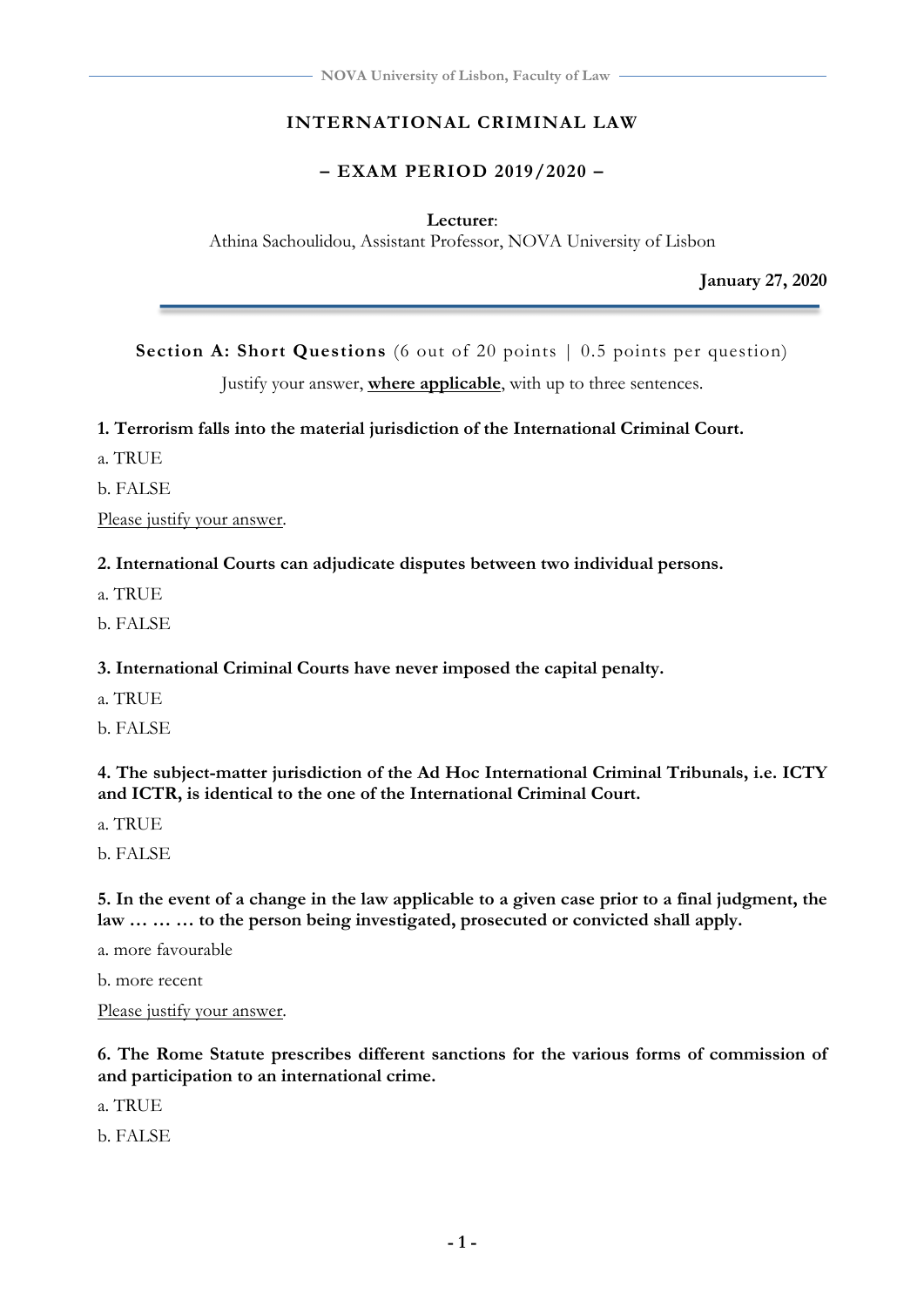**7. Lapse of time cannot be considered as a ground for excluding criminal responsibility before the ICC.**

a. TRUE

b. FALSE

**8. Contextual elements depend on the will of the offender.**

a. TRUE

b. FALSE

Please justify your answer.

**9. It is possible for the International Criminal Court to establish jurisdiction with regard to States, which are not parties to the Rome Statute.**

a. TRUE

b. FALSE

Please justify your answer.

**10**. **The protection provided by Article 6 of the Rome Statute covers only stable groups.**

a. TRUE

b. FALSE

**11**. **The liability of subordinates is excluded in case of the crime of aggression.**

a. TRUE

b. FALSE

Please justify your answer.

**12**. **There are no possibilities for States to intervene in the proceedings before the International Criminal Court.**

a. TRUE

b. FALSE

Please justify your answer.

**Section B: Open Questions** (4 out of 20 points | 2 points per question)

Choose and answer **two** questions.

1. Describe how the function of the International Criminal Court can foster the respect for the rule of law by referring to the perspective of both the Court and its State-Parties.

2. Provide an overview of the achievements of **and** the criticisms against the Ad Hoc International Criminal Tribunals, i.e. the ICTY and the ICTR.

3. Explain the structure of and the philosophy behind Article 21 of the Rome Statute.

4. Delineate the concept 'superior responsibility' in the light of the Rome Statute.